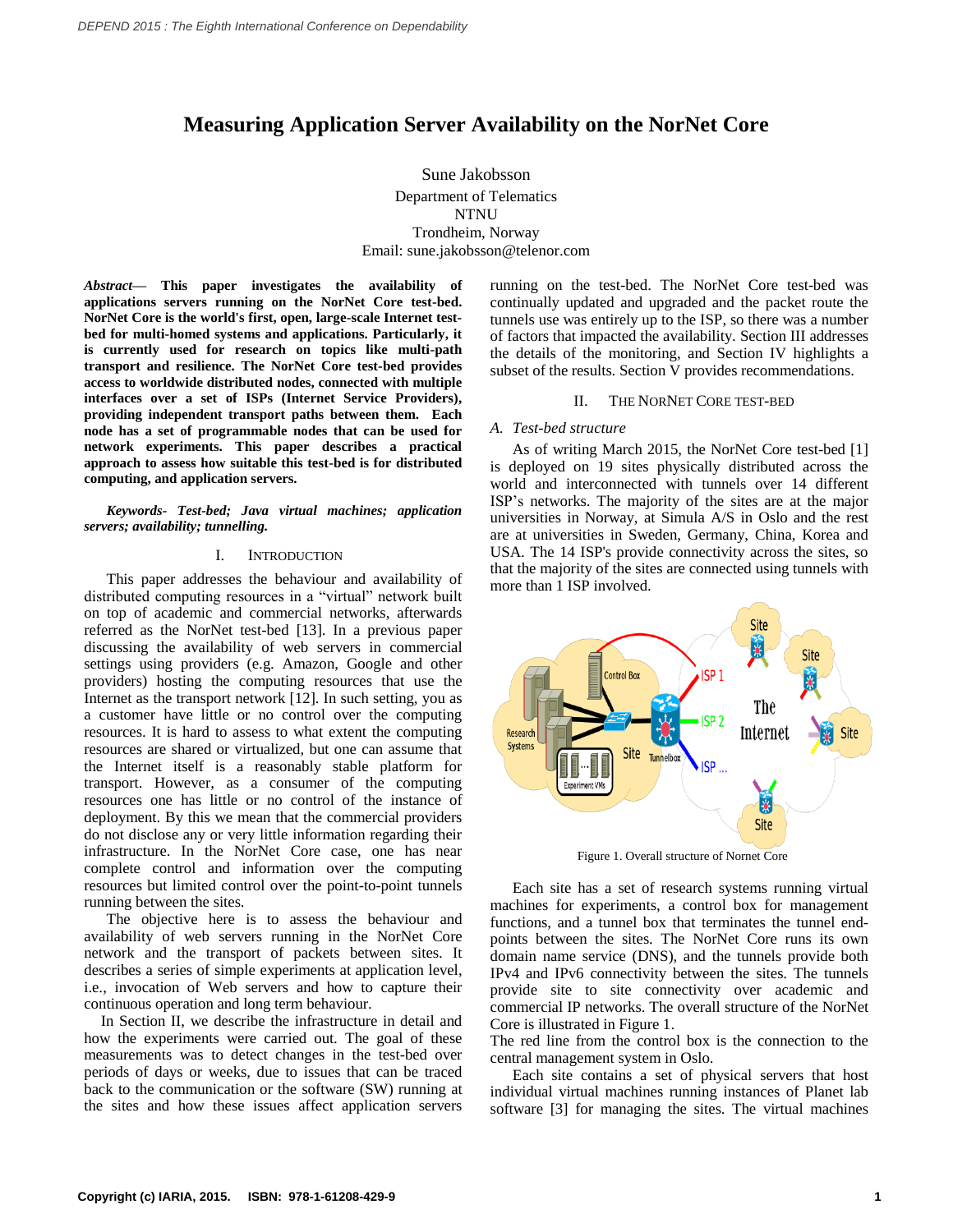(VM) run the Fedora version 18 operating system [4], and connect to all available VPN tunnels at the site through the tunnel-box, and researchers can use them for multi-homed experiments as needed. Each site contains a number of VM instances, and they are all connected to all ISP's at the site. The experimenters are free to install SW on the VM's as needed. These VM instances are referred as slivers in the NorNet terminology. Please note that the term sliver in this paper refers to a running VM at a site. The term is also used by Fedora, but with a different meaning in their setting. The test-bed is configured so that the users get global access to all nodes, and they are able to do experiments on each node as needed, by accessing each virtual machine on an instance by instance basis. This allows individual users to get assigned VM's with private IP addresses, and do not need to consider sharing network interfaces with other users. There are some restrictions on what access rights a user is assigned to the operating systems on each site, and access to all operating system instances is done through the central site at Simula A/S in Oslo, Norway. These restrictions include tunnel configuration, and the underlying management of the research systems at a site. The entire NorNet Core infrastructure is managed from Simula Research Laboratory and their technical staff in Oslo, Norway.



Figure 2. Invocation time sequence for the measurement script

#### *B. The measurement setup*

The NorNet Core test-bed at Simula A/S, has kindly provided a central node in Oslo for measurement purposes, which has direct access to the network interface, and is able to do packet capture on the wire, so that the behaviour of the network can be captured and studied in retrospect. The measurements are done on HTTP calls issued from the central node in Oslo, where the calls are issued at fixed intervals to a select set of sites, using all tunnels, and thereby using the infrastructure provided by all involved ISP's. Since this is also the node that manages all other tunnels and nodes, and has other usages within Simula A/S, it is fair to assume that any operational issues are observed and rectifier within reasonable time. This central measurement node runs the Ubuntu operating system and is directly connected to four ISP's. The HTTP calls from the measurement node are issued in a shell script using the curl command [7] and crontab [8] to schedule the commands every minute, and the results are captured in a log file, as shown if Figure 2. The results from a day without down-time and invocation errors on a particular ISP and site are shown in Figure 3, where the status (200 OK) is shown in a horizontal pink line and the black lines are the DNS lookup times, the blue lines are the connection setup times, and the green lines are the total invocation time. However some of the invocations might exceed the time constraints, but this depends on the actual application, and its requirements. The time shown in green shows all the time elements, DNS lookup, connection time and data transfer time added together.

# *C. Experiment VM at sites*

For the availability experiment, an instance of an Embedded Jetty Server [5] runs and listening to HTTP requests on all interfaces. The HTTP requests are issued with the curl command, and scheduled with crontab. The invocations are scheduled at one minute intervals, and each ISP tunnel runs 1440 measurements per day. Since the network is virtualized each sliver has its own IP addresses on each of the ISP tunnels. The HTTP requests are tagged with time-stamps and also logged locally on each Web server.



The Web Server logs locally the incoming request and their unique invocation tags, and responds with a short response containing the amount of available memory on its Java instance. The triplet of IP source and destination addresses and time-stamp provides a unique identifier in the local logs. This also eases the identification of the packets captured on the wire between servers and clients, and makes it possible to observe the network behaviour at the packet level, with the packet sniffing tools.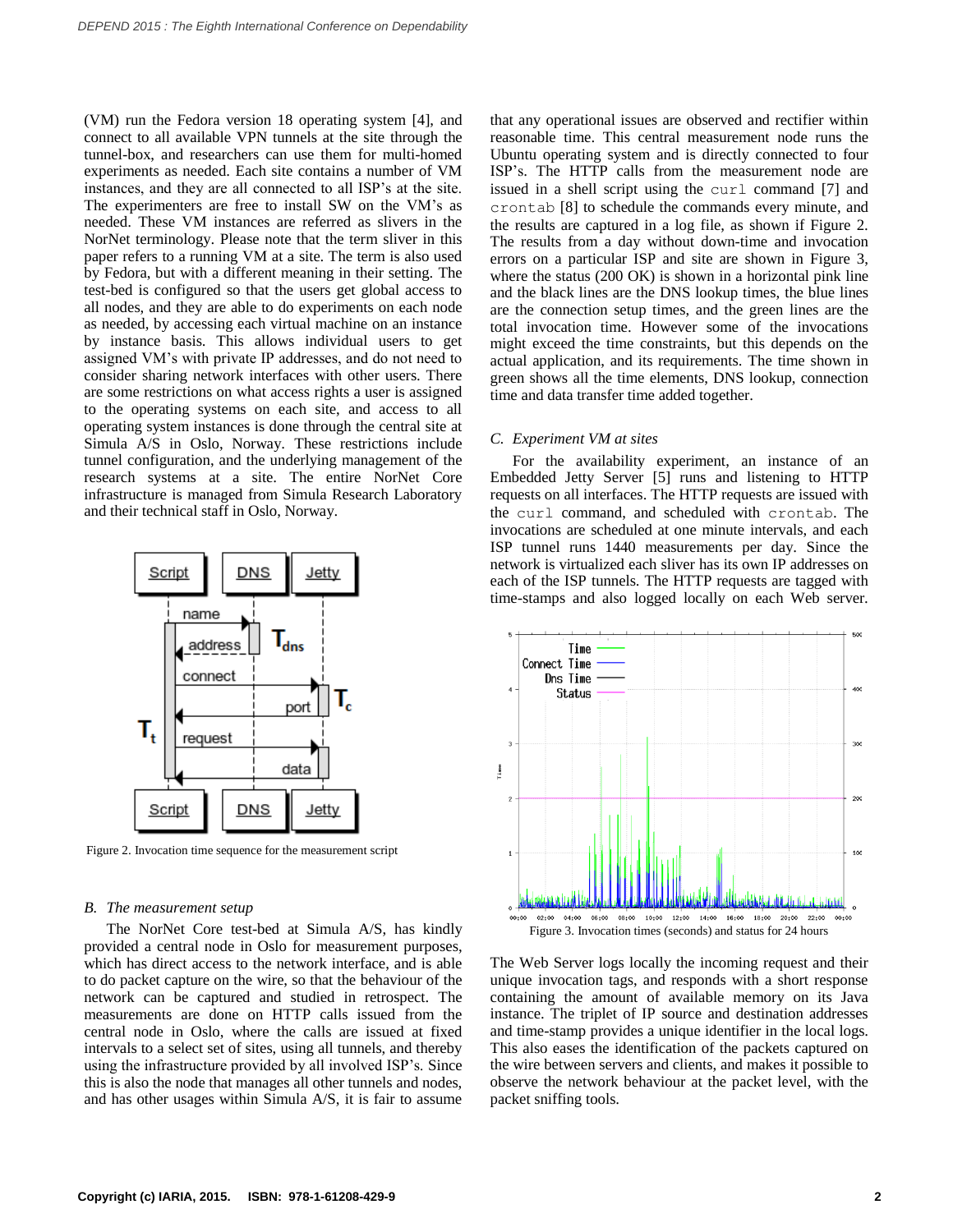#### III. MONITORING OF THE TEST-BED

There are multiple issues that one wants to observe in order to determine the stability of a test-bed. One is the nodes themselves, their ability to communicate, and what changes over time are observable. Given that the test-bed should be able to run Internet scale experiments, observing them from an application point of view will give a real life picture of its abilities. The setup of the NorNet Core needs a set of experiments carried out in parallel in order to pinpoint possible issues that can occur, whether they occur on a single sliver, on an entire site, or on NorNet Core as a whole.

The measuring node runs two distinct sets of measurements in parallel where the first set runs towards physically distributed nodes and the other set runs towards the slivers residing on one physical location. The reasoning behind this is to be able to detect internal issues on a node, i.e., if there are issues that can be traced back to the tunnelbox and the installation at that site vs. general operation issues in the test-bed as a whole. Since all requests are issued on all ISP's available for transport at that particular site, one can determine if an issue is related to a site or to transport. Each tunnel on each ISP can then be plotted every day as a graph shown in Figure 3, and one has a visual overview of the behaviour over time from day to day.

The "curl" command gives the connection time, DNS lookup time and connection time for each invocation. In addition each invocation is tagged with a time-stamp so that it is possible to explore the network behaviour at the packet level using tools like "Wireshark" [9] to do retro inspection of unusual or odd behaviour in the HTTP communication between the sites. Unfortunately the packet capture is only available at the monitoring node. In addition the local logs are available at each sliver that is invoked.



With the redundant transport between the nodes it is easy to determine the overall condition of an individual tunnel and an individual sliver between the measuring node and the sliver. By automating the plot generation, daily plots are easily generated like the one shown in Figure 3. This, however, results in great numbers of plots and checking them all for abnormalities can be a daunting task. By setting limits on the invocation time  $T_t$  on tunnels or slivers with issues are easily identified and can then be inspected further. By visually comparing plots between different physical sites, it is straight forward to identify global issues or particular issues only manifesting themselves at one site or on one single tunnel to that site.

It is also desirable to assess the network characteristics of the tunnels on a daily basis by a statistical analysis. Since the tunnels are tunnelled over Internet or some local transport, their characteristics varies over time. The connection times  $T_c$  for a particular tunnel and sliver pair, are shown as a density plot in Figure 4 or as a visual plot of an empirical cumulative distribution as shown in Figure 5. Given the shape of the distributions and the number of samples per day, the Kolmogorov-Smirnov test [9] is chosen to be the most suitable test to compare the daily connection time data.

The daily connection time distribution can be determined for each tunnel and sliver pair and the result gives an indication if there are changes in the communication between the measuring node and a particular sliver. Uninett is the research network in Norway, whereas Powertech and Broadcom are commercial ISP providers in Norway.



#### IV. RESULTS

By assessing daily measurements first at HTTP invocation level, and by defining an acceptable maximum invocation time, depending on the application and the usage, and comparing connection-time distributions and slivers memory usage patterns, enables detection of changes in all involved parts of the test-bed. By overlying the daily HTTP invocation and status plots one can identify "global" issues affecting the entire test-bed, and as well as "local" issues affecting one site, or one ISP tunnel between the measuring node and the site or sliver. By "global" issues we mean events that impact the entire NorNet Core network, like the DNS or the management functions, where as "local" issues